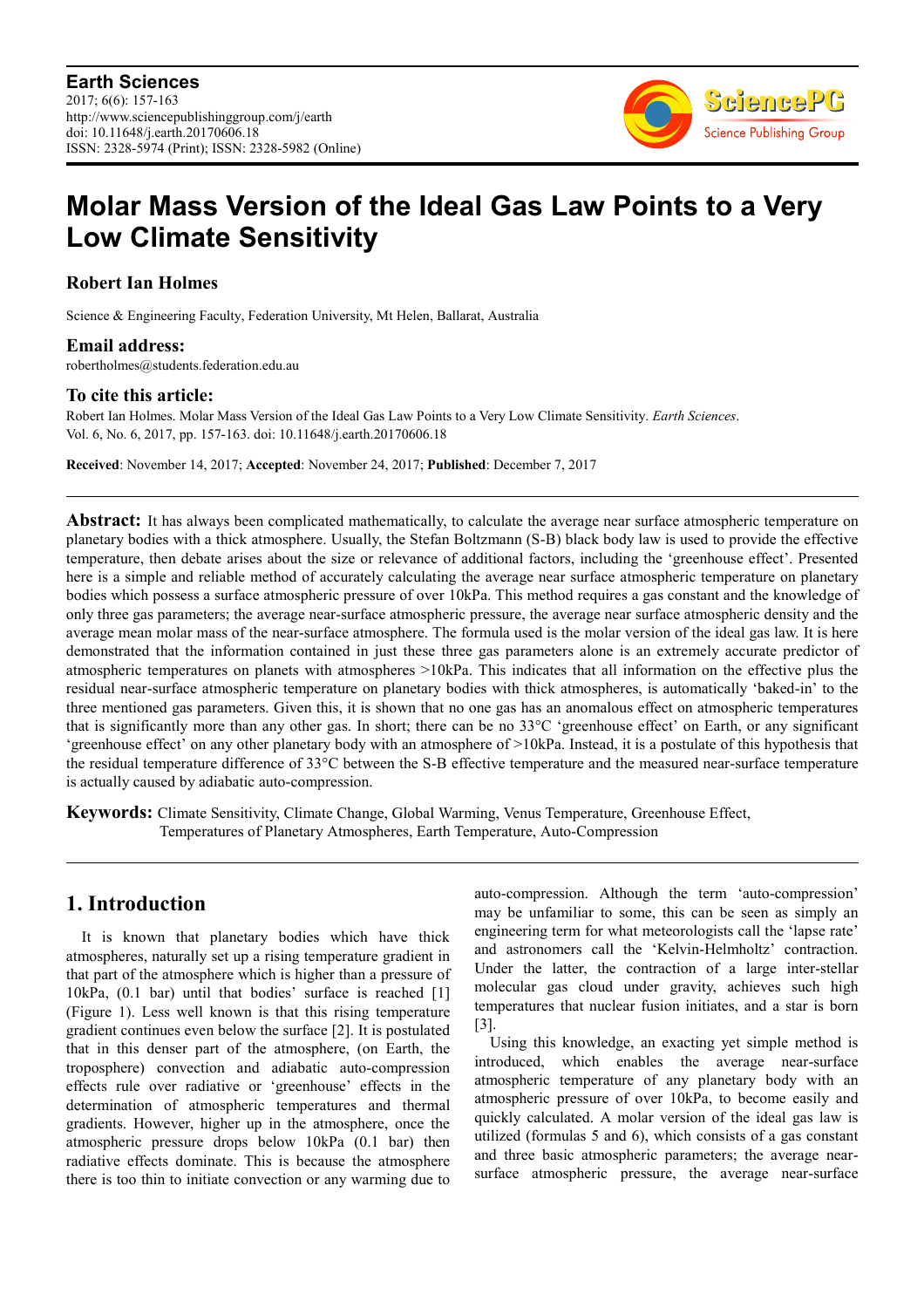atmospheric density and the mean molar mass of the nearsurface (or on Earth, the tropospheric) atmosphere.



*Figure 1. A thermal gradient appears in all planetary atmospheres >10kPa (0.1 bar) [1]*.

This formula proves itself here, to be not only more accurate than any other method heretofore used, but is far simpler to calculate. It requires no input from parameters previously thought to be essential; solar insolation, albedo, greenhouse gas content, ocean circulation and cloud cover among many others. The reason these are not required, is because they are already automatically 'baked-in' to the three gas parameters mentioned. Note: although *terms* for insolation intensity and auto-compression are not used in the formula, these two are still what *virtually determine* the average near-surface planetary atmospheric temperature.

#### *1.1. Venus Is the Planet Which Is Hard to Explain*

There has always been difficulty in explaining, or in formulating a simple method to satisfactorily explain or calculate the very high surface atmospheric temperature of the planet Venus using conventional mathematical means or by employing the greenhouse gas hypothesis. Here, the molar mass version of the ideal gas law, will be used to simply and accurately determine the surface temperature of this planet, by using just three variable gas parameters and one fixed gas constant.

#### *1.2. Molar Mass Version of Ideal Gas Law Calculates Planetary Surface Temperatures*

The ideal gas law may be used to more accurately determine surface temperatures of planets with thick atmospheres than the S-B black body law [4], if a density term is added; and if kg/m<sup>3</sup> is used for density instead of  $g$ ms/m<sup>3</sup>, the volume term V may be dropped. This formula then may be known as the molar mass version of the ideal gas law.

The ideal gas law is;

$$
PV = nRT
$$
 (1)

Convert to molar mass;

$$
PV = m/M.RT
$$
 (2)

Convert to density;

$$
PM/RT = m/V = \rho \tag{3}
$$

Drop the volume, find for density;

$$
\rho = P/(R.T/M) \tag{4}
$$

Find for temperature; 
$$
T = \frac{P}{(R x \frac{P}{M})}
$$
 (5)

 $V =$  volume

 $m = mass$ 

 $n =$  number of moles

 $T =$  near-surface atmospheric temperature in Kelvin

 $P = near-surface$  atmospheric pressure in  $kPa$ 

 $R = gas constant (m<sup>3</sup>, kPa, kelvin<sup>-1</sup>, mol<sup>-1</sup>) = 8.314$ 

 $p =$  near-surface atmospheric density in kg/m<sup>3</sup>

 $M =$  near-surface atmospheric mean molar mass  $gm/mol^{-1}$ ) Alternatively, the molar mass version of the ideal gas law can be written thus;

$$
T = PM/R\rho \tag{6}
$$

# **2. Methodology Involves Calculating Average Near-Surface Temperature of Planets**

Formula 5 is here used throughout: Using the properties of Venus, [5]

$$
T = \frac{9200}{(8.314 \times \frac{65}{43.45})}
$$

Venus calculated surface temperature = 739.7K Using the properties of Earth from Wiki, [6]

$$
T = \frac{101.3}{(8.314 \times \frac{1.225}{28.97})}
$$

Earth calculated surface temperature = 288.14K

Venus is calculated at 739.7K, which is given by NASA as  $\sim$ 740K. Earth is calculated at 288K, currently its quoted by NASA [7] at 288K. It will be noted that the average temperature of the surface of Titan was measured by the Voyager 1, and by the Huygens lander [8] and was probably used as an input to find the surface density; (the independently-measured surface density on Titan could not be found in the literature). The 94K will therefore come out of the below formula, since it is a rearrangement of formula 1. This could be seen as a circular argument. However, it is unlikely that if and when the density of Titan is directly measured, for instance by the use of a dasymeter, it will be significantly different from the 5.25kg/m<sup>3</sup> stated here.

Calculate for Titan, data [9];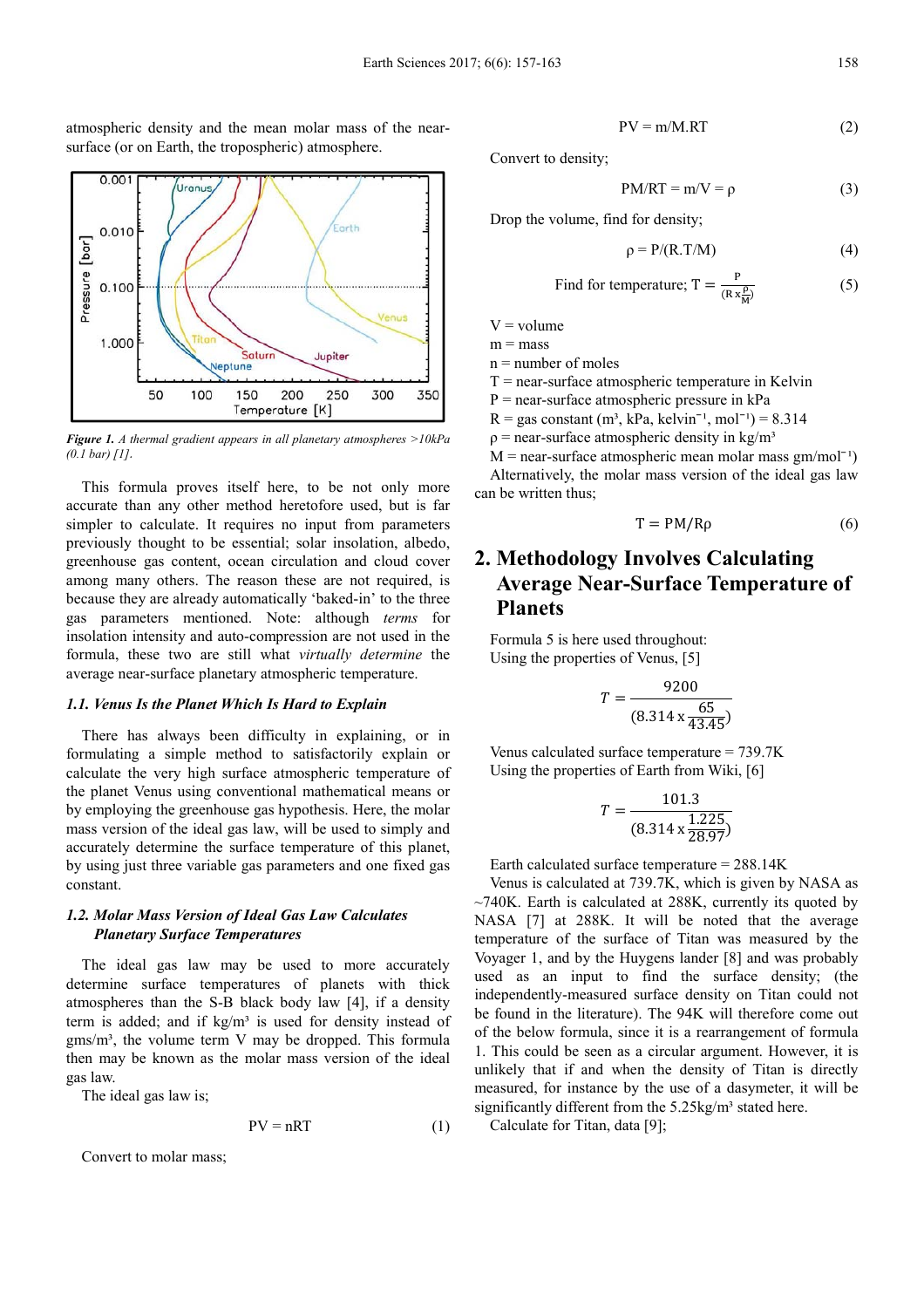$$
T = \frac{146.7}{(8.314 \times \frac{5.25}{28.0})}
$$

Titan calculated surface temperature = 93.6K Calculate for Earth's South Pole, data [10];

$$
T = \frac{68.13}{(8.314 \times \frac{1.06}{28.97})}
$$

South Pole average calculated temperature =  $224K$  (-49 $^{\circ}$ C) Calculate for Mars [7];

$$
T = \frac{0.6}{(8.314 \times \frac{0.02}{43.34})}
$$

Mars calculated surface temperature = 156K

The average temperature on Mars is 218K; as suspected from other work [1] this method is inaccurate for Mars, due to the very low atmospheric pressure. It is only in atmospheres with a pressure of over 10kPa (0.1bar) that strong convection and a troposphere/tropopause is formed, and its associated temperature gradient. Mars is included to demonstrate the validity of the >10kPa rule. Now the gas giants will be assessed; these planets do not have a defined surface like the terrestrials have, so here they are given a 'surface' by using the Earth's surface pressure of 101.3kPa (1 atm) as a level to use for this calculation.

Calculate for Jupiter [7];

$$
T = \frac{101.3}{(8.314 \times \frac{0.16}{2.2})}
$$

Jupiter calculated temperature at 1atm of pressure = 167K Calculate for Saturn [7];

$$
T = \frac{101.3}{(8.314 \times \frac{0.19}{2.07})}
$$

Saturn calculated temperature at 1atm of pressure = 132.8K

Calculate for Uranus [7];

$$
T = \frac{101.3}{(8.314 \times \frac{0.420}{2.64})}
$$

Uranus calculated temperature at 1atm of pressure = 76.6K Calculate for Neptune [7];

$$
T = \frac{101.3}{(8.314 \times \frac{0.450}{2.53})} T = \frac{101.3}{(8.314 \times \frac{0.450}{2.69})}
$$

In the case of Neptune, NASA gave two values for mean molar mass; 2.53 and 2.69, this necessitated two separate calculations to give a high and a low of calculated temperatures. Neptune's calculated temperature at 1atm of pressure = 68.5K to 72.8K. The temperature on Neptune at 1atm of pressure is 72K; this lies quite between the two calculated temperatures.

*Table 1. Comparison of calculated and actual average surface temperatures.* 

| <b>Planetary body</b> | <b>Calculated temperature Kelvin</b> | <b>Actual temperature Kelvin</b> | Error    |
|-----------------------|--------------------------------------|----------------------------------|----------|
| Venus                 | 739.7                                | 740                              | 0.04%    |
| Earth                 | 288.14                               | 288                              | $0.00\%$ |
| South Pole of Earth   | 224                                  | 224.5                            | 0.20%    |
| Titan                 | 93.6                                 | 94                               | $0.42\%$ |
| Mars (low pressure)   | 156                                  | 218                              | 28.44%   |
| Jupiter               | 167                                  | 165                              | 1.20%    |
| Saturn                | 132.8                                | 134                              | $0.89\%$ |
| Uranus                | 76.6                                 | 76                               | 0.79%    |
| Neptune               | 68.5 to 72.8                         | 72                               | $0.00\%$ |

#### *2.1. Analysis About the Postulates and Hypothesis Being Presented Herein*

If this simple relationship between surface atmospheric density, pressure and molar mass is an accurate method of predicting surface temperatures on bodies with a thick atmosphere, it will necessarily be informative about what actually determines these planetary surface temperatures, and will have important implications for climate sensitivity.

In short, the hypothesis being put forward here, is that in the case of Earth, solar insolation provides the 'first' 255 Kelvin – in accordance with the black body law [11]. Then adiabatic auto-compression provides the 'other' 33 Kelvin, to arrive at the known and measured average global temperature of 288 Kelvin. The 'other' 33 Kelvin cannot be provided by the greenhouse effect, because if it was, the molar mass version of the ideal gas law could not then work to accurately calculate planetary temperatures, as it clearly does here.

Temperature in a gas is a measure of the average kinetic energy of the particles in the gas. When atmospheric gas pressure exceeds 10kPa, a temperature gradient is set up from that pressure level, [1] down to the planetary surface (this thermal gradient continues even below the surface, if there is for example, a mine shaft). It is postulated here, that the cause of this thermal gradient is adiabatic auto-compression [2].

The origins of this effect go back to James Maxwell, who, in his 1872 book 'Theory of Heat' [12] demonstrated that the formation of the thermal gradient from the tropopause downwards is assisted by convection and more particularly, the increasing atmospheric pressure, which itself is a result of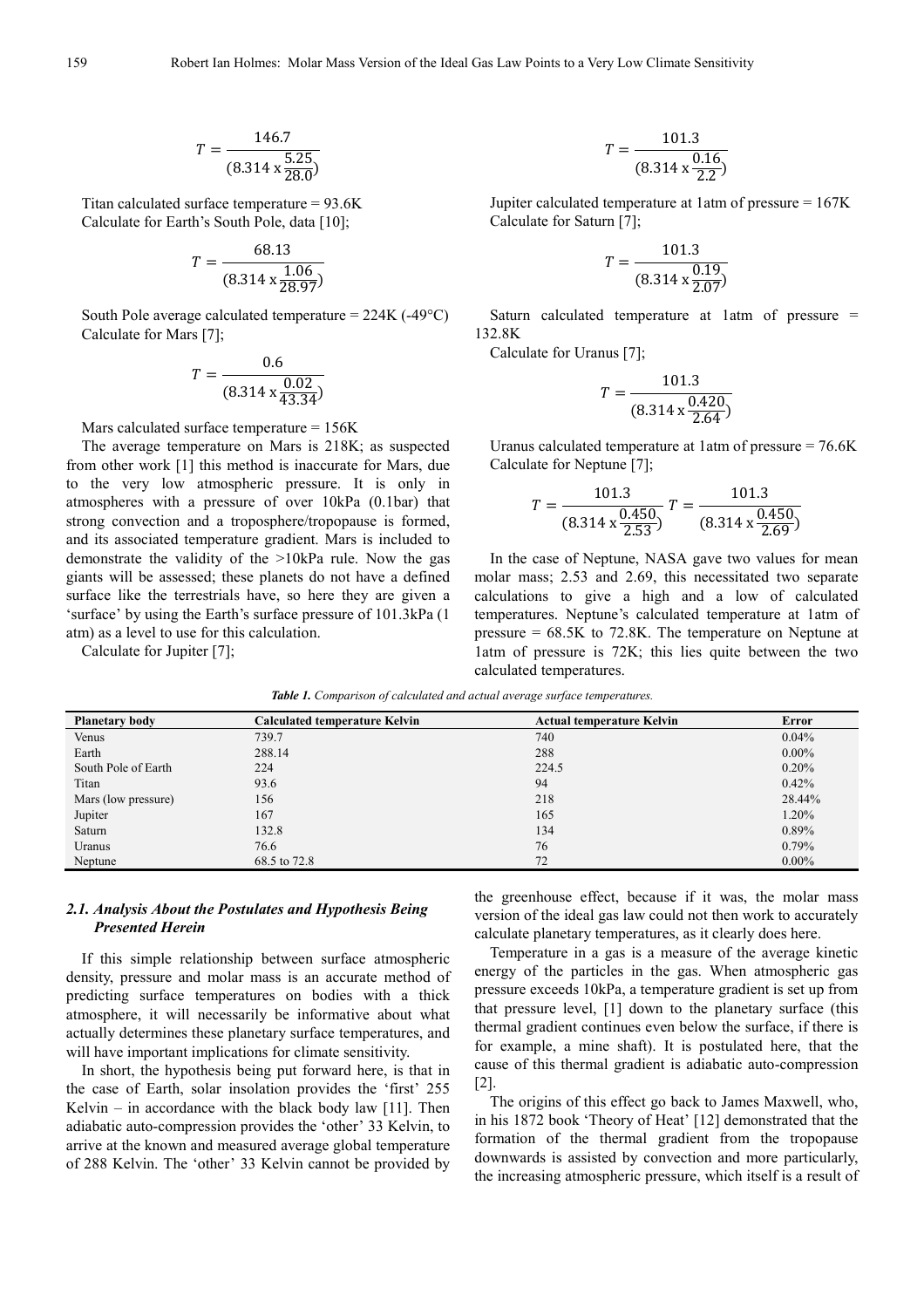a combination of the Earth's gravitational field, and the atmospheric density.

*"In the convective equilibrium of temperature, the absolute temperature is proportional to the pressure." [12].* 

The idea of a thermal gradient naturally forming in any column of gas in a gravitational field was first proposed in the 1860's by Loschmidt [13]. At the time, Maxwell thought that this idea violated the second law of thermodynamics, yet as has been shown here, derivations of Maxwell's own ideal gas law is an excellent predictor of temperatures – when the atmosphere is thick enough to be compressed by a gravitational field. The controversy between Loschmidt on one side, with Maxwell and Boltzmann on the other, raged for some time and was finally experimentally tested in 2007, with the results published by Graeff [14]. Graeff's experiments concluded that a gravitationally-induced temperature gradient does spontaneously develop in sealed columns of both air and water – the bottom of the column being warmer than the top. The theoretical amounts of warming according to Graeff should be 0.07K/m and 0.04K/m respectively. Graeff's experimental apparatus reported  $0.07$ K/m and  $0.05$ K/m – so basically confirming Loschmidt's predictions. The thermal gradient appeared, despite the reverse gradient being prevalent in the immediate environment of the experiment. Loschmidt originally has said that the second law of thermodynamics needed to be re-stated to include the effects of gravitational fields on fluids.

The adiabatic auto-compression hypothesis enunciated herein, states that convection/pressure/lapse rate effects dominate over radiative effects in regions of all planetary atmospheres >0.1 bar and a temperature gradient is naturally formed. In effect, gravity formes a density and a temperature gradient; pressure is a corollary.

#### *2.2. Auto-compression Is Known and Used Daily in Mining*

Auto-compression is well known in underground mining, and is used by ventilation engineers to calculate how hot the mine air will get, so that they know how much cooling air to provide at each level. The effect of auto-compression can be calculated by the following;

$$
Pe = Ps \exp(gH/RT)
$$

Where;

 $Pe = absolute pressure at end of column (kPa)$ 

 $Ps = absolute pressure at start of column (kPa)$ 

 $g =$  acceleration due to gravity (m/s<sup>2</sup>)

 $H =$  vertical depth  $(m)$ 

As can be seen, this effect primarily relies on pressure and gravity, which will be different for each planetary body.

#### *2.3. Mechanism Is Adiabatic*

Note that we are examining an adiabatic process, and when a gas parcel expands adiabatically, as it does when rising in a gravitational field, it does positive work – and the kinetic energy drops and so the temperature drops. However, when a gas parcel is compressed, as it is when is descends in a gravitational field, then it does negative work, and its kinetic energy rises and so its temperature goes up. Why does the kinetic energy of the gas rise when descending? It's because some of its potential energy is converted to enthalpy, so producing an increase in pressure, specific internal energy and hence, temperature in accordance with the following equation;

 $H = PV + U$ 

Where;

 $H =$  enthalpy  $(J/kg)$ 

 $P = pressure (Pa)$ 

 $V =$  specific volume  $(m<sup>3</sup>)$ 

 $U =$  specific internal energy (kinetic energy)

#### *2.4. Discussion on Maxwell vs Arrhenius and the 'Greenhouse Effect'*

Work in this area of gas physics was detailed in the  $19<sup>th</sup>$ century. However, there is a strong difference between the work and the views of the researchers Maxwell and Arrhenius. Maxwell's work shows that temperatures in the lower troposphere of Earth are primarily determined by convection and the atmospheric mass/pressure/gravity relationship. Arrhenius's later work [15] completely ignored this and determined that temperatures in the lower troposphere of Earth are caused by the radiative effects of greenhouse gases. There have been papers critical of Arrhenius's radiative effects ideas since 1909 [16]. Who is correct is critical to the present, since if Arrhenius is correct, then there should be concern about  $CO<sub>2</sub>$  emissions; if Loschmidt's version of Maxwell's work is correct, then more  $CO<sub>2</sub>$  will have no measurable effect on tropospheric atmospheric temperatures.

What do atmospheric measurements actually show? Measurements [17] of the effects of more  $CO<sub>2</sub>$  in the atmosphere appear to strongly support Maxwell. At pressures above 0.1 bar, "the extra  $CO<sub>2</sub>$  merely replaces water vapour" and little difference is seen in temperatures – but at pressures below 0.1 bar more  $CO<sub>2</sub>$  is measured to cause strong cooling. One of the main problems with the Arrhenius view, appears to be that convection is virtually ignored as a mode of heat transfer; but later work shows that only 11% of heat transfer in the troposphere is actually carried by radiation [18]. A recent paper has supported the Arrhenius view somewhat by quantifying a forcing due to increased atmospheric  $CO<sub>2</sub>$  [19]. But there remains a lack of any paper in the literature, which quantifies any warming attributable to increasing atmospheric  $CO<sub>2</sub>$  concentrations.

#### *2.5. Discussion on the Implications for Climate Sensitivity*

The reporting of climate sensitivity in the literature has been steadily reducing for decades, with many recent papers pointing to a very low sensitivity, of much less than 1°C; [20, 21, 22]. A careful reading of these papers, (for example the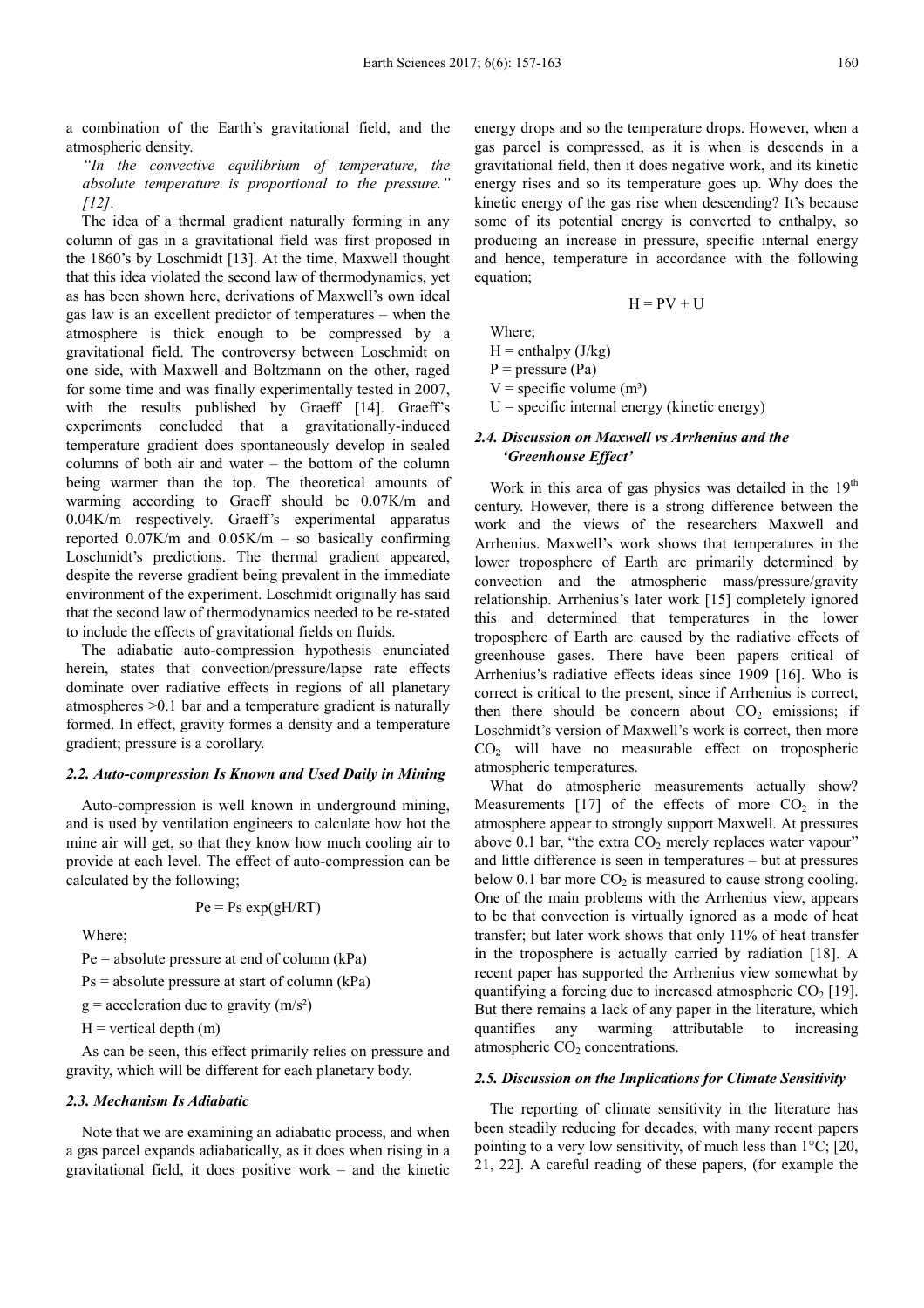most recent one) clearly indicates that the 0.6°C cited, is in fact an absolute maximum. This present work, if not invalidated by subsequent work, clearly points to a climate sensitivity so low that it would not be possible to measure it in the real atmosphere. This work leads directly to the conclusion that a small change in any single atmospheric gas, such as a doubling of the carbon dioxide level,  $(CO<sub>2</sub>)$  from the 'pre-industrial' 0.03% to 0.06% can have no measurable positive or negative effect on atmospheric temperatures.

#### *2.6. The Accuracy and Implications of Formulas 5 and 6*

It is apparent that this simple formula calculates the 'surface' temperatures of many planetary bodies in our Solar System accurately (Figure 2). Specifically, those which have atmospheres thick enough to form a troposphere (i.e. possessing an atmospheric pressure of over 10kPa or 0.1bar). These are; Venus, Earth, Jupiter, Saturn, Titan, Uranus and Neptune. All calculated temperatures are within 1.2% of the NASA reported 'surface' temperature (except for Mars, which is excluded because it has a much lower atmospheric pressure than 10kPa). This accuracy is achieved without using the S-B black body law, or the need to include terms for such parameters as TSI levels, albedo, clouds, greenhouse effect or, for that matter, adiabatic auto-compression. All that is required to be able to accurately calculate the average nearsurface atmospheric temperature, is the relevant gas constant and the knowledge of three variable gas parameters.



*Figure 2. Actual temperature vs calculated temperature of 8 planetary bodies and the South Pole.* 

Some reflection upon the simplicity and accuracy of these results, will bring an unbiased person to the obvious implications of this work. These are that the residual (residual being the difference between S-B law results and actual) near-surface atmospheric temperatures on planetary bodies with thick atmospheres cannot be mainly determined by the 'greenhouse effect', but instead most likely by an effect from fluid dynamics, namely; adiabatic autocompression. Another implication leads directly to the conclusion that the climate sensitivity to, for example, a doubling of the atmospheric carbon dioxide concentration has to be operating instantaneously, and also must be extremely low. Under this scenario, the climate sensitivity to  $CO<sub>2</sub>$  cannot be very different to the addition of a similar quantity of any other gas.

In particular, formula 5 (and 6) as presented here, totally rules out any possibility that a 33°C greenhouse effect of the type proposed by the IPCC in their reports [23] can exist in the real atmosphere. The reason is that the IPCC state in their reports that a  $0.03\%$  increase in atmospheric CO<sub>2</sub> (i.e. a doubling from pre-industrial levels) must result in a global temperature rise of  $\sim 3^{\circ}$ C; (a range of 1.5°C to 4.5°C, which has hardly changed since 1990) [24]. This is the so-called 'climate sensitivity'. Anything like this magnitude of warming caused by such a small change in gas levels is completely ruled out by the molar mass version of the ideal gas law. i.e.;

Calculate for a doubling of  $CO<sub>2</sub>$  from the pre-industrial level of  $0.03\%$ ;

$$
T = \frac{101.33}{(8.314 \times \frac{1.226}{28.98})}
$$

Calculated temperature after doubling of CO<sub>2</sub> to 0.06%  $\approx$ 288.11K

Climate sensitivity to  $CO_2$  is  $\approx 288.14 - 288.11 \approx -0.03$ K

The change would in fact be extremely small and difficult to estimate exactly, but would be of the order -0.03°C. That is, a hundred times smaller than the 'likely' climate sensitivity of 3<sup>o</sup>C cited in the IPCC's reports, and also probably of the opposite sign. Even that small number would likely be a maximum change, since if fossil fuels are burned to create the emitted  $CO<sub>2</sub>$ , then atmospheric  $O<sub>2</sub>$  will also be consumed, reducing that gas in the atmosphere – and offsetting any temperature change generated by the extra CO2. This climate sensitivity is already so low that it would be impossible to detect or measure in the real atmosphere, even before any allowance is made for the consumption of atmospheric O₂.

## **3. Conclusion**

It has always been complicated mathematically, to calculate the average near surface atmospheric temperature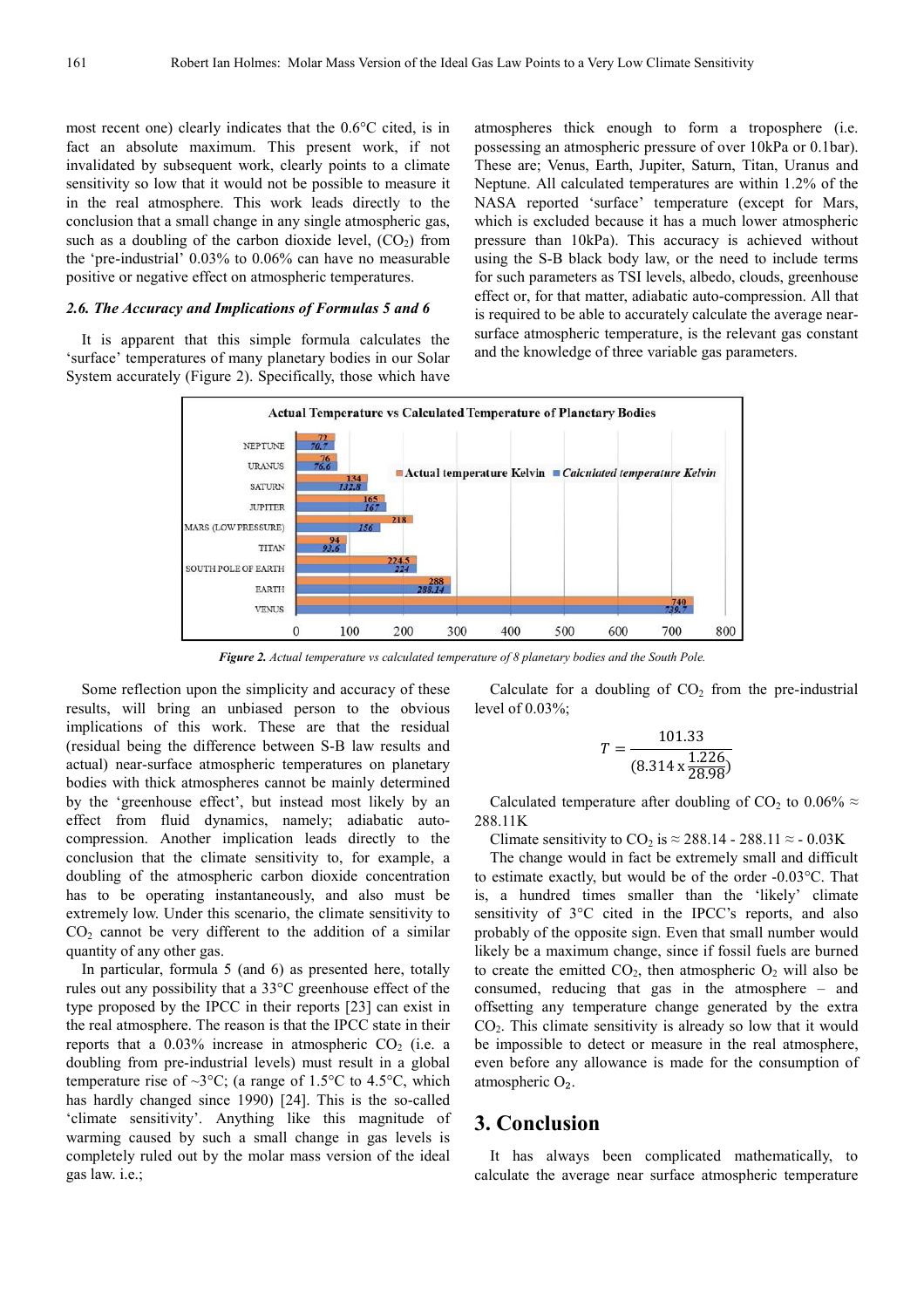on planetary bodies with a thick atmosphere. Usually, the Stefan Boltzmann (S-B) black body law is used to provide the effective temperature, then debate arises about the size or relevance of additional factors such as the greenhouse effect. Here is presented a simple and reliable method of calculating the average near surface atmospheric temperature on planetary bodies which possess a surface atmospheric pressure of over 10kPa. This method requires knowledge of the gas constant and only three variable gas parameters; average near- surface atmospheric pressure, average near surface atmospheric density and the mean molar mass of the atmosphere.

The formula used is the molar mass version of the ideal gas law. It is here demonstrated that the information contained in just these three gas parameters alone is an extremely accurate predictor of average near-surface atmospheric temperatures, in atmospheres >10kPa. Therefore, all information on the effective plus the residual near-surface atmospheric temperature on planetary bodies with thick atmospheres; residual meaning the difference between the effective, (that predicted by S-B black body law), and the measured actuality, must be automatically 'baked-in' to the three mentioned gas parameters. This leads directly to the conclusion that a small change in any single atmospheric gas, not only has little effect on atmospheric temperatures, but has a very similar effect to the same percentage change in any other atmospheric gas. It is seen therefore, that no one gas particularly affects atmospheric temperatures over any other gas; so, there can be no significant 'greenhouse warming' caused by greenhouse gases on Earth, or for that matter on any other planetary body. Instead, it is proposed that the residual temperature difference of 33°C on Earth, and the tropospheric thermal gradient observed, are actually caused by adiabatic autocompression.

## **Acknowledgements**

Acknowledgement of Australian government support through;

"The Australian Government Research Training Program Scholarship".

# **References**

- [1] Robinson, T. D., & Catling, D. C. (2014). Common 0.1 [thinsp] bar tropopause in thick atmospheres set by pressuredependent infrared transparency. Nature Geoscience, 7(1), 12- 15.
- [2] McPherson, M. J. (2012). *Subsurface ventilation and environmental engineering*: Springer Science & Business Media.
- [3] Elmegreen, B. G., & Elmegreen, D. M. (1986). Do density waves trigger star formation? *The Astrophysical Journal, 311*, 554-562.
- [4] Stefan, J. (1879). On the relationship between thermal

radiation and temperature. *Bulletin from the sessions of the Vienna Academy of Sciences (Vienna, 1879)*, *79*, 391-428.

- [5] Zasova, L. V., Ignatiev, N., Khatuntsev, I., & Linkin, V. (2007). Structure of the Venus atmosphere. Planetary and Space Science, 55(12), 1712-1728.
- [6] Wikipedia, Properties of Earth's atmosphere, (2017). Accessed 14/11/2017. https://en.wiki pedia.org/wiki/Density\_of\_air
- [7] NASA fact sheet data on the planets, (2017). Accessed 14/11/2017 https://nssdc.gsfc.nasa.gov /planetary/factsheet/
- [8] Fulchignoni, M., Ferri, F., Angrilli, F., Ball, A. J., Bar-Nun, A., Barucci, M. A.,... & Coradini,, M. (2005). In situ measurements of the physical characteristics of Titan's environment. Nature, 438(7069), 785-791.
- [9] Lindal, G. F., Wood, G., Hotz, H., Sweetnam, D., Eshleman, V., & Tyler, G. (1983). Theatmosphere of Titan: An analysis of the Voyager 1 radio occultation measurements. Icarus, 53(2), 348-363.
- [10] IceCube Wise; Wis/Mad Uni. Accessed 13/11/2017 http://icecube.wisc.edu/pole/weather
- [11] NASA, black body curves Sun and Earth, (2017). Accessed 14/11/2017 https://earthobservatory.nasa.gov/Features/ArcticReflector/Im ages/black\_body\_log\_log\_rt.gif
- [12] Maxwell, J. C. (2012). *Theory of heat*: Courier Corporation.
- [13] Flamm, D. (1997). Four papers by Loschmidt on the state of thermal equilibrium *Pioneering Ideas for the Physical and Chemical Sciences* (pp. 199-202): Springer.
- [14] Graeff, R. W. (2007). Viewing The Controversy Loschmidt-Boltzmann/Maxwell Through Macroscopic Measurements Of The Temperature Gradients In Vertical Columns Of Water. *Preprint. Additional Results Are on the Web Page*.
- [15] Arrhenius, S. (1896). XXXI. On the influence of carbonic acid in the air upon the temperature of the ground. *The London, Edinburgh, and Dublin Philosophical Magazine and Journal of Science, 41*(251), 237-276.
- [16] Wood, R. W. (1909). XXIV. Note on the Theory of the Greenhouse. *The London, Edinburgh, and Dublin Philosophical Magazine and Journal of Science, 17*(98), 319- 320.
- [17] Clough, S. A., Iacono, M. J., & Moncet, J. L. (1992). Line by - line calculations of atmospheric fluxes and cooling rates: Application to water vapor. *Journal of Geophysical Research: Atmospheres, 97*(D14), 15761-15785.
- [18] Khilyuk, L. (2003). Global warming: are we confusing cause and effect? *Energy Sources, 25*(4), 357-370.
- [19] Feldman, D. R., Collins, W. D., Gero, P. J., Torn, M. S., Mlawer, E. J., & Shippert, T. R. (2015). Observational determination of surface radiative forcing by CO2 from 2000 to 2010. *Nature, 519*(7543), 339-343.
- [20] Harde, H. (2014). Advanced Two-Layer Climate Model for the Assessment of Global Warming by CO2.
- [21] Cederlöf, M. (2014). Using seasonal variations to estimate earth's response to radiative forcing.